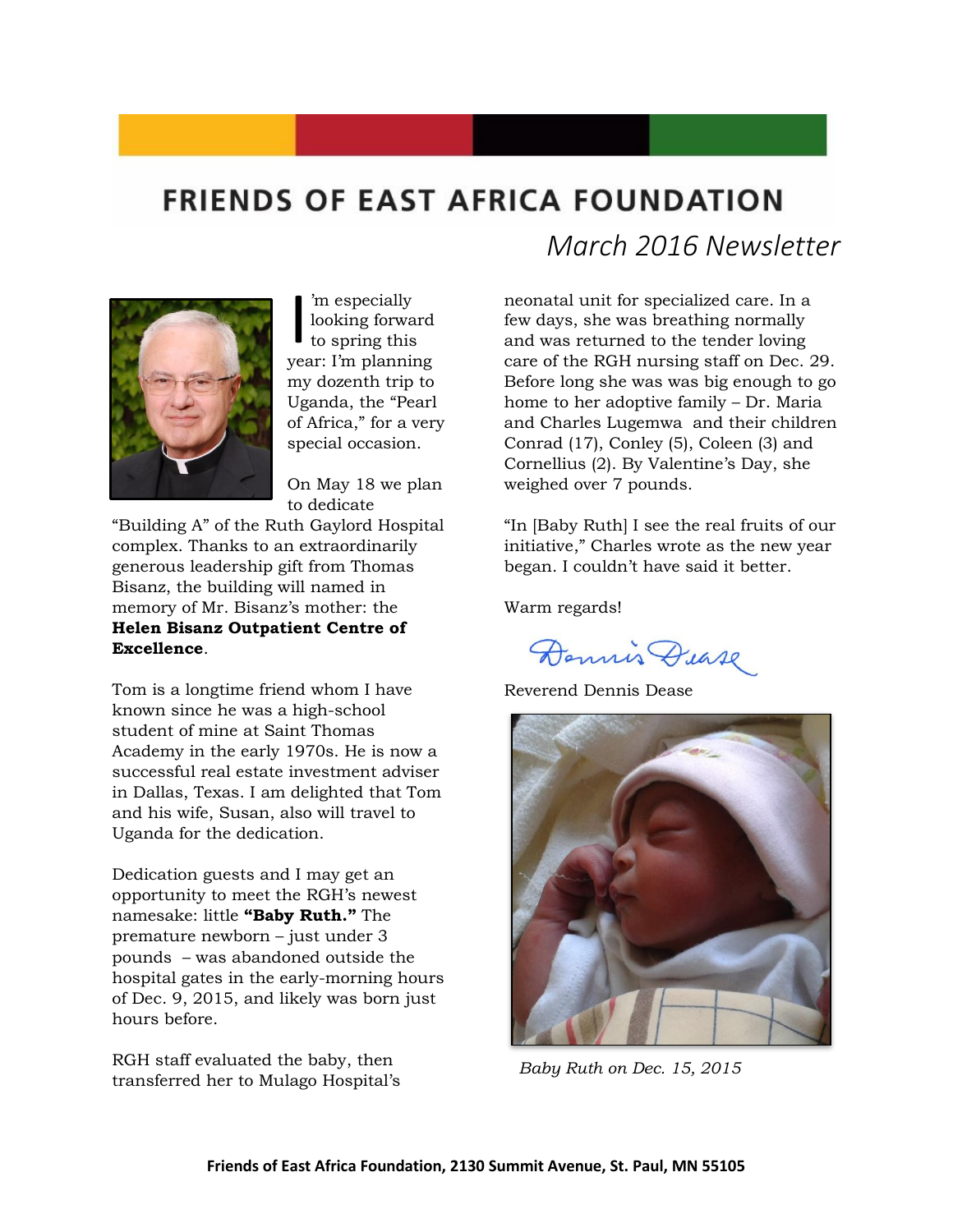

#### **Hospital OK'd for blood storage**

In early January Ruth Gaylord Hospital received approval from Uganda Blood Transfusion Services to store blood on site. Nakasero Blood Bank in Kampala provides the hospital's supply.

Transfusion availability assures full service of the hospital's new surgery suite. The first surgical procedure there took place on Nov. 26, 2015, our Thanksgiving Day. Just after the new year, surgeons successfully operated on another patient in the new operating room *(left).*

### **CEO reports on 2015: Collaboration anticipated with UM Medical School**

There's good news from Ruth Gaylord Hospital CEO Peter Kiggundu, who recently welcomed a group of physician visitors, including three from the University of Minnesota Medical School: Dr. Gregory Beilman, Dr. Jeffrey Chipman and Dr. Timothy Schacker, a director of RGH's parent organization, Hope Medical Clinics. Drs. Chipman and Schacker had visited the hospital campus several times before and were impressed by the construction progress there.

Chipman, who is vice chair of education and program director as well as assistant dean for curriculum, expressed interest from the medical school's Department of Surgery in collaborations, partnerships and opportunities at the hospital for its faculty and residents to give time and skills in service internationally.

"We are very excited about the opportunity to work with the University of Minnesota Medical School," Kiggundu said. "It is acclaimed internationally for its excellence, and our staff look forward to learning from theirs. Our patients will benefit greatly from their care and expertise. I hope we can build a

relationship that will carry on for years to come."

Kiggundu also provided an annual statistical summary that illustrates the hospital's growth in 2015. Last year the hospital had 9,673 outpatients, 491 inpatients, 780 visits for prenatal care, 221 deliveries, 583 ultrasound scans, and 438 dental visits. The total  $-12,183$ represents an 18 percent increase over the previous year.

As in 2014, the hospital continued to serve a large number of children under 4 years old. They made up 28 percent of total outpatients in 2015. Similarly, 25 percent of in-patients were young children.

The average number of monthly visits for prenatal care was up more than 27 percent, and the average number of deliveries in a month was up 28 percent.

The dental department averaged 37 patients per month, down slightly from 39 last year, and the ultrasound department averaged 58 scans per month, compared to 54 in 2014.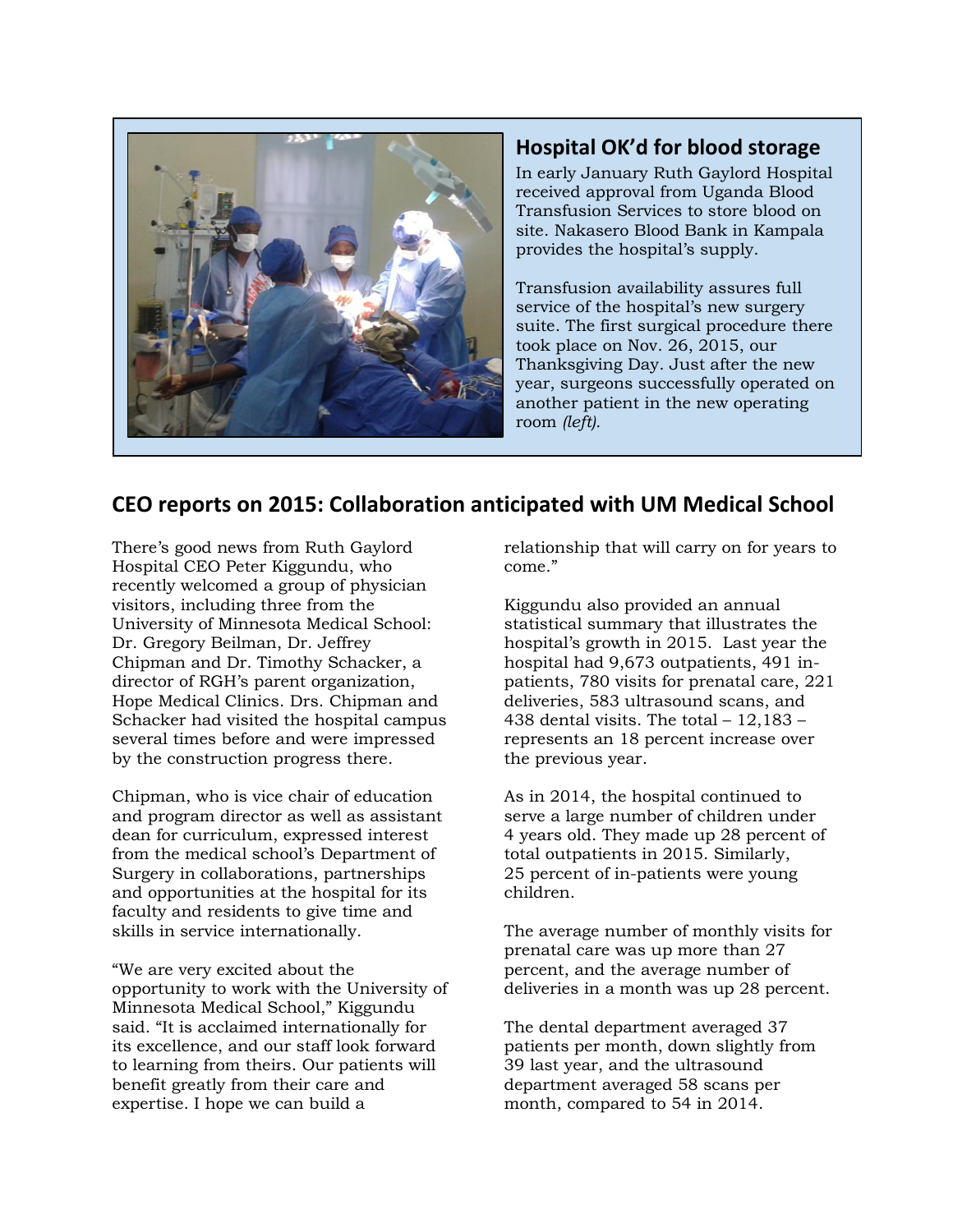### **RGH campus and 'Building C' exterior ready for big rainy season**

Thanks to the generosity of so many donors, the roof and exterior of "Building C" on the Ruth Gaylord Hospital are complete, and walkways and parking lots are being paved just in time for Uganda's "big" rainy season (March to May).



The Friends of East Africa Foundation raised more than \$240,000 for the new building, which is expected to be ready for occupancy in July 2016. Its three levels, ramped for handicapped accessibility, will provide space for male patients as well as five top-floor apartments for interns, residents, visiting doctors and nurses.



Paving work continues around the campus, too. Pictured above: Workers lay paving stones in the courtyard of the convent building that houses the Sisters of the Immaculate Heart of Mary Reparatrix who staff the hospital.

This landscaping work is more than "icing on the cake." It's important not only aesthetically but for practical reasons, too. It helps keep Uganda's everpresent dust or mud out of the buildings. These pleasant areas also contribute to a sense of calm, beauty and order – all of which promote healing and improve health.



*Building C (center back) is located conveniently just a stone's throw from the main hospital building (foreground, right).*